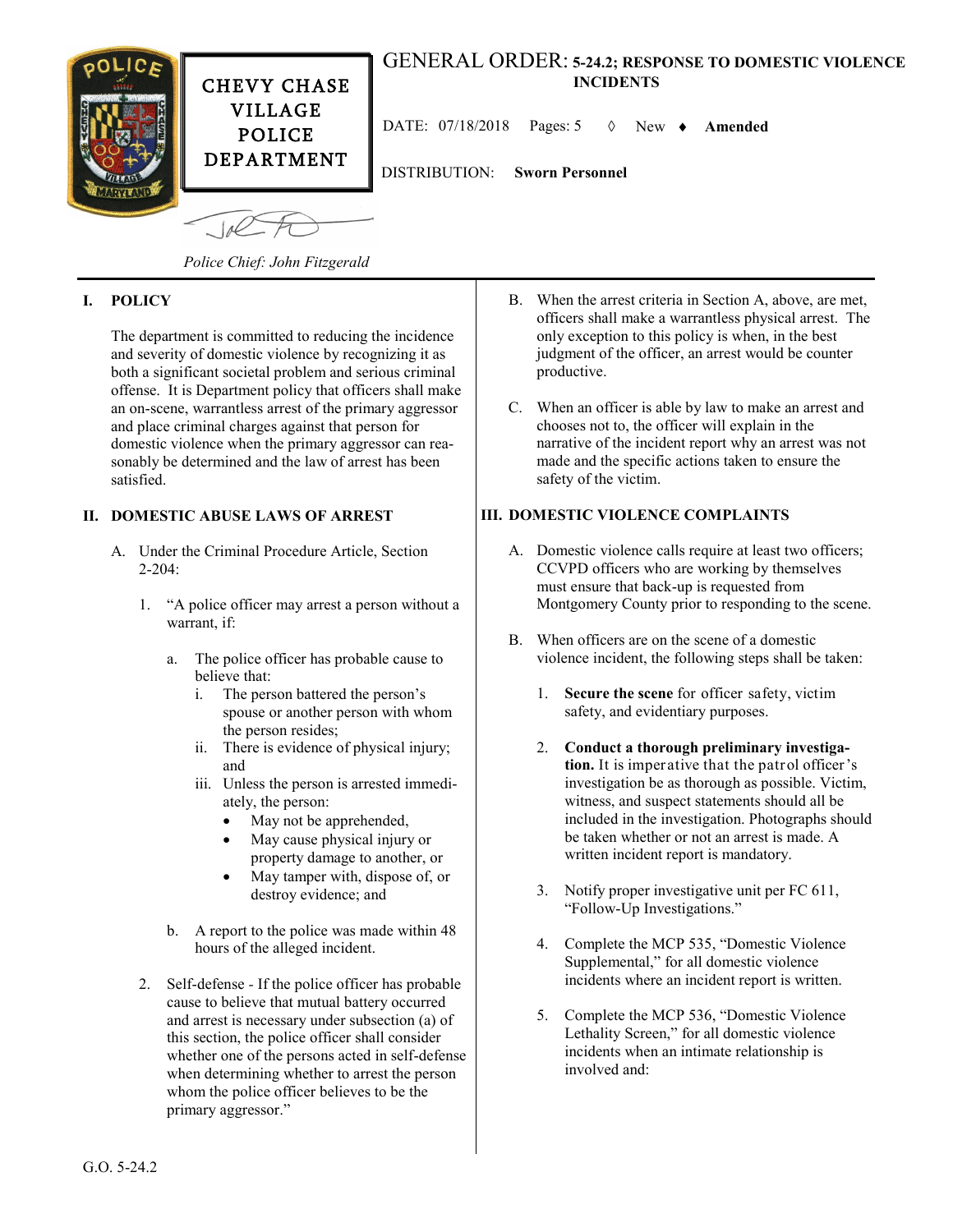- a. The officer believes an assault has occurred; or
- b. The officer believes the victim faces danger once the officer leaves; or
- c. The parties have been involved in prior domestic violence incidents; or
- d. There have been prior domestic violence incidents at that address; or
- e. The officer simply believes one should be conducted.
- 6. Contact the Abused Persons Program (APP) counselor at (240) 777-4673 to relay high danger lethality assessment findings only. If no one answers, contact the Crisis Center at (240) 777-4000, 24 hours a day. Explain the situation to the counselor and attempt to have the victim speak with the counselor. The APP/Crisis Center is designed to provide the victim with information on shelter, counseling, and safety planning. If the victim refuses to speak with the counselor, document the refusal in the incident report.
- 7. Provide the victim with the brochure entitled, "Crime Victims and Witnesses: Your Rights and Services" in accordance with Family Law Article, Section 4-503.
- 8. Forward copies of the MCP 535, the MCP 536, and the incident report to the Domestic Violence Unit (DVU) by the end of the officer's tour of duty.
- B. In cases of alleged domestic violence where no arrest is made, parties involved will be advised of the following:
	- 1. The individual may respond to a district court commissioner to apply for a charging document. The commissioner will determine whether a warrant or summons will be issued.
	- 2. If the commissioner does not issue a charging document, the victim may elect to request the issuance of a charging document through the State's Attorney's Office.
	- 3. The victim will be given the CCVPD report number. The victim may, at a later date, obtain a copy of the incident report from the Information Management and

Technology Division for a fee.

- 4. The individual may seek a court order for protection from domestic violence. Information can be obtained by contacting the court at the Civil Office at (301) 279-1500. The petitions can be filed between 0830 - 1630 hours, Monday through Friday.
- 5. Outside normal business hours for the District Court (i.e., nights, weekends and holidays), an interim Protective Order or a Peace Order can be obtained through the district court commissioner.
- 6. To obtain shelter, counseling, and legal advice, the individual may contact the Crisis Center at (240) 777-4000, 24 hours a day.
- C. When an Arrest is Made

In cases when there is an arrest made, officers will:

- 1. Complete the "Central Processing Unit Domestic Violence Victim Notification Form" which is available at CPU and attach it to the Arrest Packet Form 513. If the defendant is released within 12 hours of arrest, this step will enable a timely notification of the victim by the Montgomery County Detention Center (MCDC) personnel. In the event the MCDC is unable to contact the victim, the MCDC will then notify the Crisis Center.
- 2. Provide the victim with the Victim Information Notification Everyday (VINE) brochure prior to leaving the scene. The victim must register for this service if they wish to receive notification.
- D. DVU investigators will obtain any recordings pertaining to the domestic violence incident and maintain them for use as evidence.

### **IV. DOMESTIC STANDBYS**

- A. Officers will conduct domestic standbys in accordance with Family Law Article, Section 4-502.
- B. Officers will accompany the complainant to the family home so that clothing and personal effects of the complainant and that of children in the complainant's care may be obtained. Personal effects can include medicine, eyeglasses, or medical devices, regardless of who paid for the items. The needs of each person will vary according to the circumstances and will dictate the definition of necessary items. Mutual property items such as televisions or stereos would not be considered personal items needed for everyday living requirements.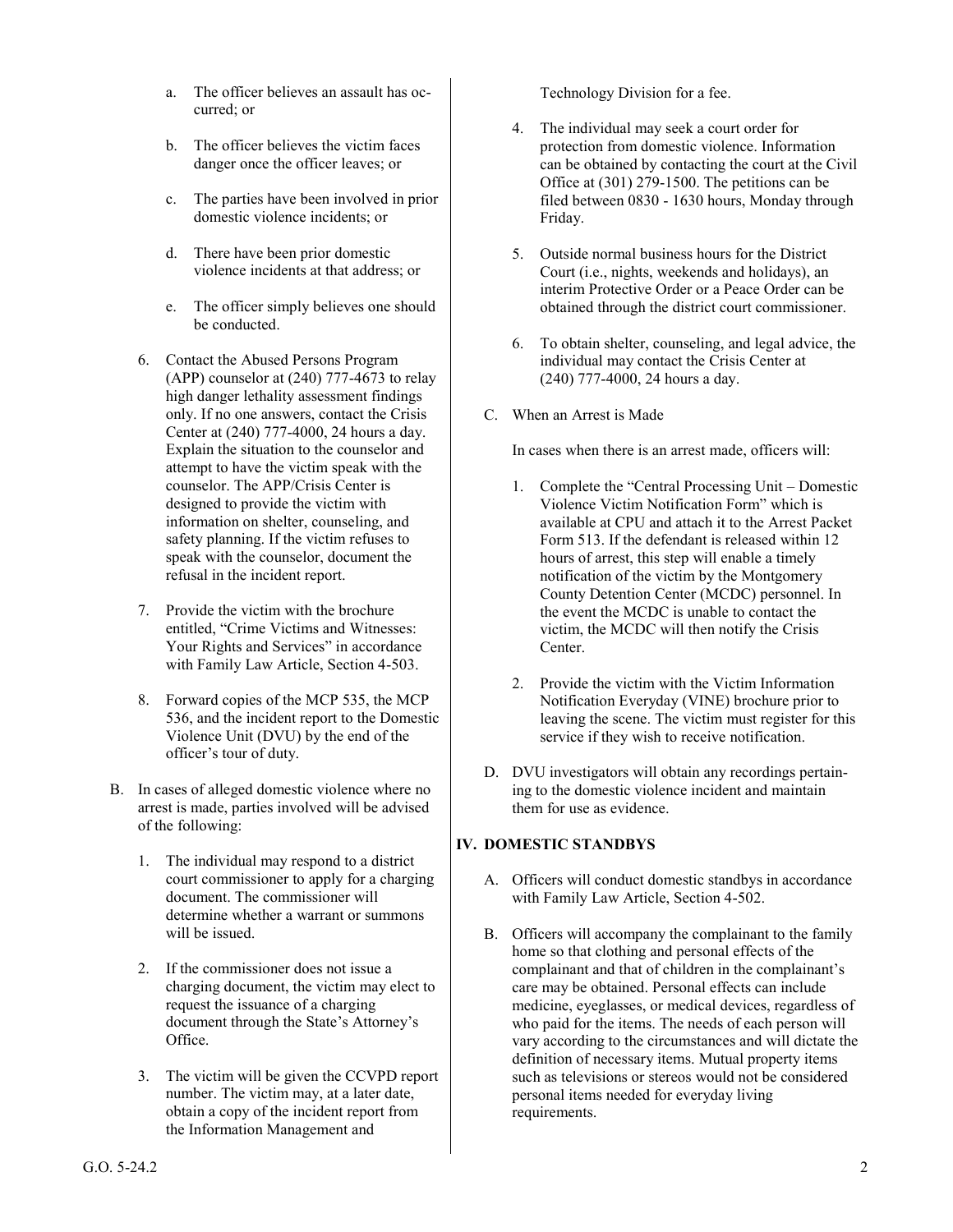- C. If the complainant's name is not on the lease and a request for entry is refused, the complainant does not have the right to enter and the responding officer does not have the authority to make entry.
- D. Officers responding to domestic standbys are immune from civil liability if the law enforcement officer acts in good faith and in a reasonable manner.
- E. All property disputes regarding vehicles shall be referred to the district court commissioner. Officers are instructed to:
	- 1. Advise participants to respond to the nearest commissioner's office to apply for a charging document.
	- 2. Inform the participants that the commissioner has no authority to order any party to give up property, even if a charging document is issued. The commissioner will determine the proper charges to be issued or recommend the participants pursue their claim through civil procedures.

#### **V.** *MARYLAND* **COURT ORDER FOR PROTECTION FROM DOMESTIC VIOLENCE (PROTECTIVE ORDERS)**

- A. No arrest power is inherent in *a Maryland* court order for protection from domestic violence. However, failure to comply with certain provisions as outlined in the Family Law Article, Sections 4-504, 4-505, and 4-506 are misdemeanors *and §4-509 mandates that officers make a physical arrest upon probable cause to believe that a person is in violation of an interim, temporary or final protective order.*
- B. When writing charges for a violation of a civil Protective Order, officers should use the Family Law Article, Section 4-509, for the violation of the Interim, Temporary, or Final Protective Order. Officers will cite in the charging document which civil Protective Order is violated, Interim (4-504.1), Temporary (4-505), or Final (4-506). Officers should use the CJIS code 2-0254. The State's Attorney's Office is responsible for amending the penalty so the defendant can be prosecuted as a repeat offender.

C. Sheriff's Responsibilities

The Montgomery County Sheriff's Office is the primary agency for the service of civil Protective Orders and citizen-generated domestic violence warrants and maintains all records of these.

D. Police Officer's Responsibilities

Although the Sheriff's Office bears the primary responsibility for the service of protective orders, the sometimes volatile nature of domestic disputes will sometimes require police officers to both serve and enforce these orders. The following procedures will be followed in cases where Sheriff's Office personnel are unavailable or it would otherwise be impractical or unsafe for the petitioner to wait for their arrival:

- 1. Interim, Temporary, and Final Protective Orders will be entered in *METERS*. Officers will be able to determine if an order is on file while on the scene of a domestic disturbance call.
	- a. If the order has not been served, officers will serve the petitioner's copy by personally delivering the order to the respondent (accused) if the respondent is present. If the petitioner does not have a copy of the order, officers should contact the Sheriff's Office at (240) 777-7016. A copy can be faxed to the CCVPD station to be relayed to the officers on the scene. However, because the order is civil, the respondent cannot be detained to wait for the copy of the order.
	- b. Officers may call the Sheriff's Office to confirm prior service of the order or if officers have any questions about the order.
	- c. If an officer serves the order, the officer shall immediately notify the Sheriff's Office via telephone, and provide the date, time, and name of the officer serving the order.
	- d. Officers will read the order to the respondent and explain the provisions of the order. Officers will advise the respondent that a violation of any provision in paragraphs one through five of the protective order constitutes a criminal violation of an otherwise civil order and will result in the respondent's arrest if they do not comply. If child custody is awarded in paragraph six, a violation of that provision does not constitute a criminal violation. The respondent should be advised that failure to comply could result in a finding of contempt by the court.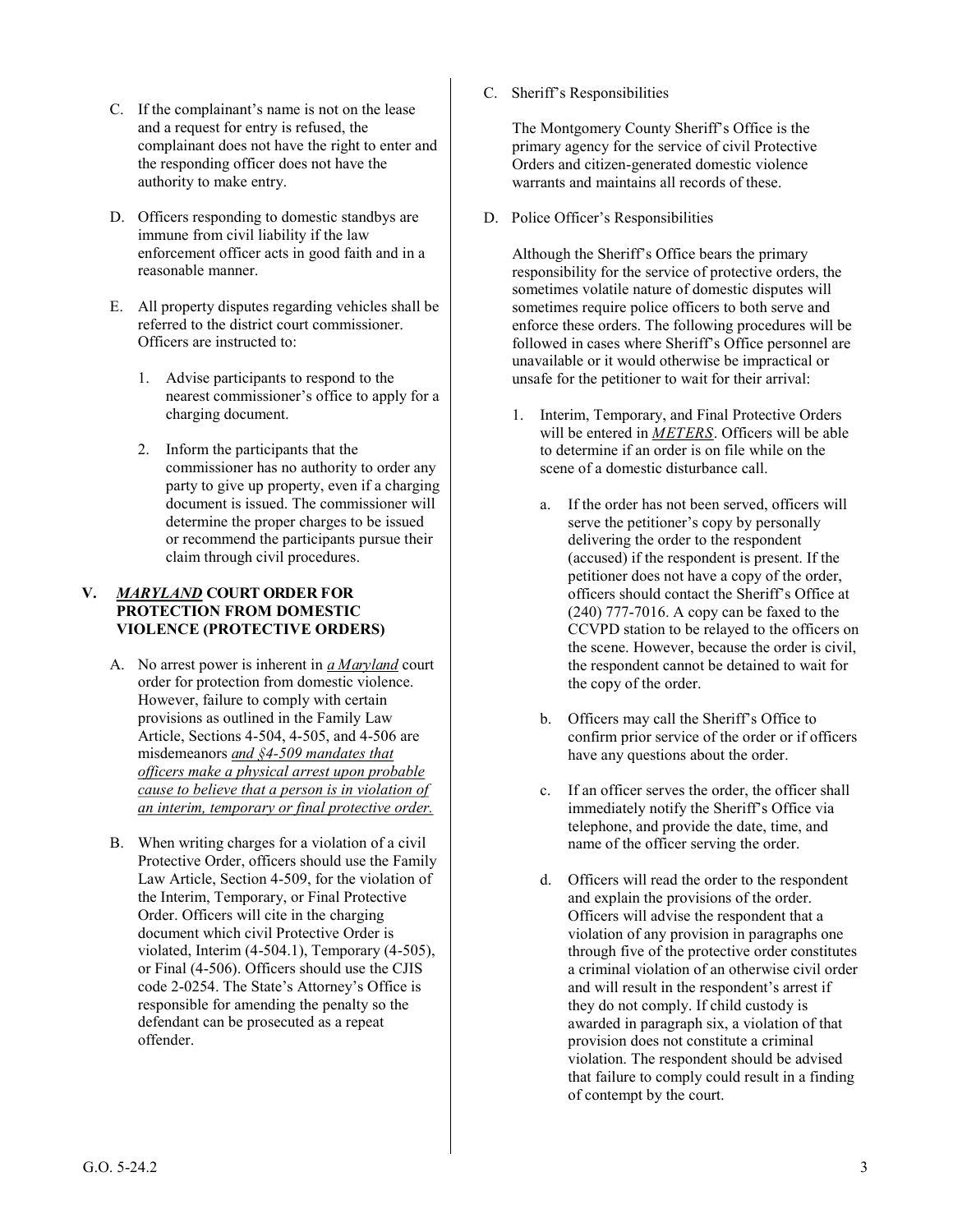- e. If the respondent has been ordered to vacate the residence, officers will allow a reasonable amount of time for the respondent to gather enough personal belongings to remain away until the hearing date set forth in paragraph 9 of the order. For safety reasons, officers will accompany the respondent while gathering these belongings and will ensure that the respondent leaves the premises. Officers will not allow the respondent to remove any community property or any property that is in dispute and will advise both parties that those disputes may be settled by the court.
- 2. Maryland Family Law Article, Section 4- 509, states that "an officer shall arrest with or without a warrant and take into custody a person who the officer has probable cause to believe is in violation of an interim, temporary, or final protective order in effect at the time of the violation."
- 3. Upon arrest, the respondent will be charged via a Statement of Charges. The respondent will not be charged via a Maryland Uniform Criminal/Civil Citation. If the officers arrive at the residence and the respondent has already left, the petitioner will be advised that the petitioner may apply to the commissioner or the court for a warrant/summons.
- 4. On the date set forth in an Interim or Temporary Order, the court will conduct a hearing to determine if the provisions of the order will be continued. If the court finds that sufficient evidence exists, the court can issue a Protective Order that may be in effect for up to 365 days. Violations of these provisions will constitute a criminal violation. Procedures used for the Interim and Temporary Orders will also pertain to the final Protective Order.
- 5. The violation of a civil Protective Order will be documented on an incident report (2742), whether or not an arrest is made, with the petitioner as the victim.

## *VI. OUT-OF-STATE PROTECTIVE ORDERS*

*A. Section 4-508.1 of the Family Law Article was designed to ensure that a protective order "issued by a court in another state...[will]...be enforced as if it were issued in this State." Senate Floor Report for House Bill 334 (1996).*  *Thus, violation of an out-of-state protective order is a criminal offense under FL §4-509(a) to the extent that a similar violation of a Maryland order would be a criminal offense.* 

- *B. Officers shall arrest a person who the officer has probable cause to believe is in violation of an order for protection that was issued by a court of another state if the person seeking the assistance of the law enforcement officer:* 
	- *1. Has filed the out-of-state protective order in the District Court or Circuit Court in Montgomery County, or*
	- *2. Displays or presents to the law enforcement officer a copy of the out-of-state protective order that appears valid on its face.*

# **VII.REMOVAL OF FIREARMS**

Family Law Article, Section 4-511 states:

- 1. "In general.- When responding to the scene of an alleged act of domestic violence, as described in this subtitle, a law enforcement officer may remove a firearm from the scene if:
	- a. The law enforcement officer has probable cause to believe that an act of domestic violence has occurred; and
	- b. The law enforcement officer has observed the firearm on the scene during the response.
- 2. Duty of law enforcement officer If a firearm is removed from the scene under subsection (a) of this section, the law enforcement officer shall:
	- a. Provide to the owner of the firearm information on the process for retaking possession of the firearm; and
	- b. Provide for the safe storage of the firearm during the pendency of any proceeding related to the alleged act of domestic violence."

### **VIII.DOMESTIC VIOLENCE INVOLVING LAW ENFOREMENT OFFICERS**

In addition to section III, the following procedures will be adhered to when an officer responds to a call for domestic violence and finds the alleged offender is a law enforcement officer from any jurisdiction.

- A. Officer-Involved Domestic Violence Incidents
	- 1. The responding officer will verify that the alleged offender is a law enforcement officer and